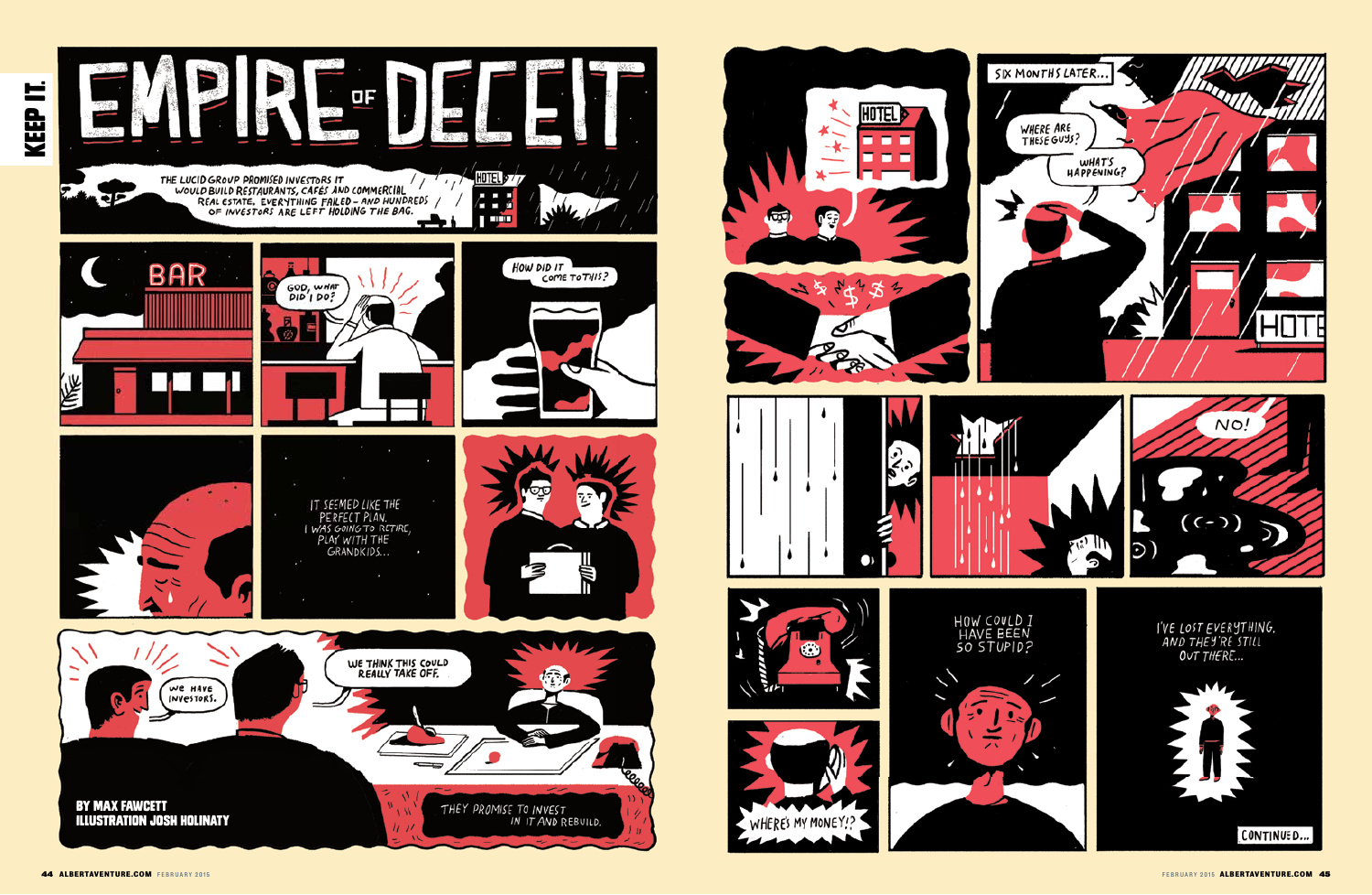# CONTINUED...



One of those key exports is its willingness to embrace, and even celebrate, the experience of failure. Dave McClure, an angel investor and founder of 500 Startups, told Inc. magazine writer Eric Markowitz that he often refers to his tech incubator as "the fail factory." Tech entrepreneurs aren't the only people falling over themselves to acknowledge the virtues of failing. J.K. Rowling gave a stirring commencement address at Harvard about the role it played in her career. There are literally dozens of TED Talks on it. And it seems like every business publication on the planet has produced at least one piece of service journalism on the subject.

and, some say, underwritten – by a series of failed exempt market deals they sold to investors. Virtually all of those investors have been left with nothing, other than varying degrees of anger, humiliation and frustration, to show for the tens of millions of dollars they entrusted to Drybrough and Kennedy between 2007 and 2012. The only real question that's left, one that a Court of Queen's Bench judge will answer later this year, is whether those failures were merely the product of two colossally incompetent businesspeople or whether they were done by design. And make no mistake: there were no happy outcomes, no edifying lessons to be learned from their experience. Except one, perhaps: trust nobody. **EXECUTE:**<br> **EXECUTED**<br> **EXECUTED**<br> **EXECUTED**<br> **EXECUTED**<br> **EXECUTED**<br> **EXECUTED**<br> **EXECUTED**<br> **EXECUTED**<br> **EXECUTED**<br> **EXECUTED**<br> **EXECUTED**<br> **EXECUTED**<br> **EXECUTED**<br> **EXECUTED**<br> **EXECUTED**<br> **EXECUTED**<br> **EXECUTED**<br> **EXECU** 

But regardless of how they do it, those who worship at the altar of failure have one thing in common: they view it as a transitional stage, the entrepreneurial equivalent of adolescence. It isn't supposed to happen over, and over, and over again, the way it did for 20-something former competitive figure skater Adam Drybrough and Blaine Kennedy, his much older business partner. Over the course of a seven-year period, the pair left a string of broken businesses and failed ventures in their wake that practically defies belief both in the variety of their purpose and the consistency of their outcome. There was Chiasso, a chain of coffee shops launched in 2010 and expanded to a few locations in Calgary. By September 2013, the landlord of its last location was changing the locks. There was Calgary's Flatiron Restaurant & Bar, which opened with fanfare and closed soon after. There was a restaurant concept called Kaynes, which promised "great food and timeless rock" but whose last Twitter post, on September 1, 2011, said it was closed to "deal with a plumbing upgrade."

These failed businesses were merely the public face of the pair's apparent ineptitude. They were overshadowed –

### it's a speCtAcUlAr fAll froM graCe for a

company that, a few years ago, was a toast of the town. In an August 2008 profile in the *Calgary Herald*, then 23-year-old Drybrough, the public face of the Lucid Group of Companies, talked up the aspirations and achievements of his fledgling outfit. He claimed it had 35 employees and would reach \$60 million in sales that year. The company, he said, dabbled in everything from luxury rentals in Calgary to real estate development in Fort McMurray and even an RRSP-eligible investment fund that targeted distressed U.S. real estate in Arizona, California and Florida. What was the secret to their success? "We haven't put our heads down and stayed the course," Drybrough said. "We adapted. In this market, you have to adapt because what makes money two years ago is not going to make money now." As it turned out, nothing they did made money.

It might be tempting to blame that on some epically bad timing. After all, when Drybrough spoke with the *Herald*, the global economy was in the midst of falling apart. They wouldn't be the first entrepreneurs to take on too much leverage at precisely the wrong time, only to have their creditors call their loans and repossess their assets. There's just one problem with that theory: based on a series of interviews with investors and the evidence contained in a mountain of court documents, that doesn't appear to be what happened with the Lucid Group. Instead, there's a consistent pattern across their various projects of double-dealing, related party transactions and, the ASC alleges, outright fraud.

Actually, there's more than one problem with the bad-timing theory. After all, Lucid was raising money long after oil prices had bottomed and the global recovery had gained traction. Grant Chorney, an accountant and an investor in the Lucid Group's Ramsay Crossing project (a real estate development in southeast Calgary), had the misfortune of living a few doors down from Drybrough. "I'd spoken to him about the project, and it seemed pretty viable," Chorney says. "They seemed to have a lot

going on at the time." He plunked \$150,000 down, but by May 2012, the monthly interest payments Chorney was due on his investment stopped coming, and he quickly realized that they might not ever start up again. "They would just not return calls, and there was no correspondence of any sort that there was any problem with the project."

In the end, the original owner from whom Lucid had bought the land ended up foreclosing on it and repossessing the asset. Trades that had done some early excavation and site preparation work went unpaid. Even the city ended up getting stiffed on the property tax bill. And the more Chorney thought about it, the more he believed he'd been had from the outset. "There was never any intent, in my opinion, to complete any project that they were ever involved in," he says. "Their *modus operandi* was to collect as much money as they could, and lay out as little money as they could, and then walk away from the project."

That certainly seems to be the case with Lucid Fort McMurray, a project that promised to take an old RV park that sat on 30 acres of land near the airport and turn it into a mixed-use commercial development. On October 22, 2008, the company issued an offering memorandum in which Lucid Capital Fort McMurray would seek to raise up to \$16 million for the express purpose of loaning the funds to a related party, Lucid Commercial Fort McMurray, which would then buy the land and develop the property. The pitch was a superficially attractive one, given both the enormous growth in Fort McMurray and the fact that memories of near

\$150-per-barrel oil prices were still in people's minds. The investment was backstopped by a first charge of the lands, which they told prospective investors had been appraised independently at \$25 million. The profits from the ongoing operation of the RV Park on the lands, meanwhile, would be directed towards the cost of developing them.

It seemed, in other words, like an investment with plenty of upside – most importantly, the double-digit interest rate it paid investors – and almost no downside. A total of 86 investors kicked in between \$6,000 and \$3 million each, and on December 30 of 2008 Lucid Commercial, "as assignee of Golden Eagle RV Park Holdings," bought the land for \$7.5 million. But as Andrew Basi, a senior vice-president with Grant Thornton Alger and the eventual court-appointed bankruptcy trustee for Lucid Capital Fort McMurray, noted in a sworn affidavit dated June 13, 2012, that was the point of original sin. After all, Lucid Capital also paid a \$2.5-million assignment fee to Golden Eagle RV Park Holdings. Its sole director? Blaine Kennedy.

Drybrough, the sole director of both Lucid Capital Fort McMurray and Lucid Commercial Fort McMurray, >

# aNd fAiled ventureS



**Just a few of Lucid's failed businesses; FlatIron, Chiasso and Kayne's**

# **Pius Pfeifer knew there was trouble when he started receiving phone calls from investors wondering why they hadn't received their scheduled interest payment.**